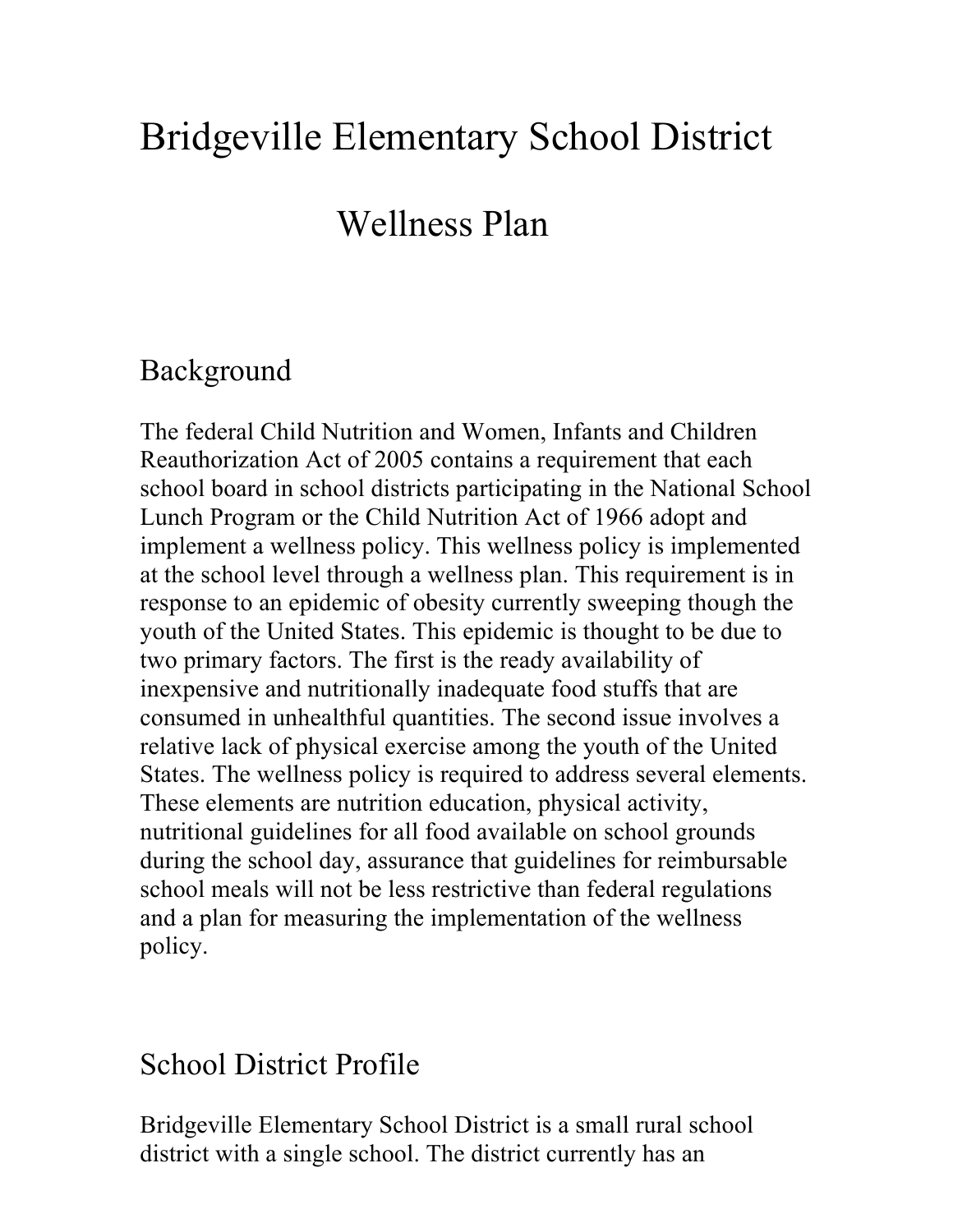enrollment of forty five students in kindergarten through eighth grade. The district comprises 500 square miles or approximately one student for each ten square miles. The district has been experiencing declining enrollment for many years and currently has three classrooms each with a span of three grades. Due to the districts small size and the history of declining enrollment resources are stretched extremely tight. The district wellness plan must be clear in scope, simple in design and rich in utility to be an effective tool for the Bridgeville Elementary School District to provide students with the tools necessary to make sound, healthful and lifelong decisions involving nutrition and physical activity.

### The Wellness Plan

- 1) The Wellness Plan will pertain to all school based activities including the After School Program.
- 2) The school will continue to follow federal nutrition guidelines for all reimbursable school meals including the breakfast program, lunch program and after school snack program. The district will ensure that guidelines for reimbursable meals will meet or exceed all federal, state and local requirements. The district will continue to offer the breakfast program, lunch program and after school snack program and encourage all students to participate. The cafeteria will be a safe, clean and comfortable space where students will have adequate time to procure and eat their meals. All school supplied foods and beverages will meet district nutrition standards.
- 3) The school will promote age appropriate health enhancing physical activity through the physical education program. The program requires 200 minutes of physical activity every 10 school days. In addition to the physical education program students will have the opportunity to be physically active at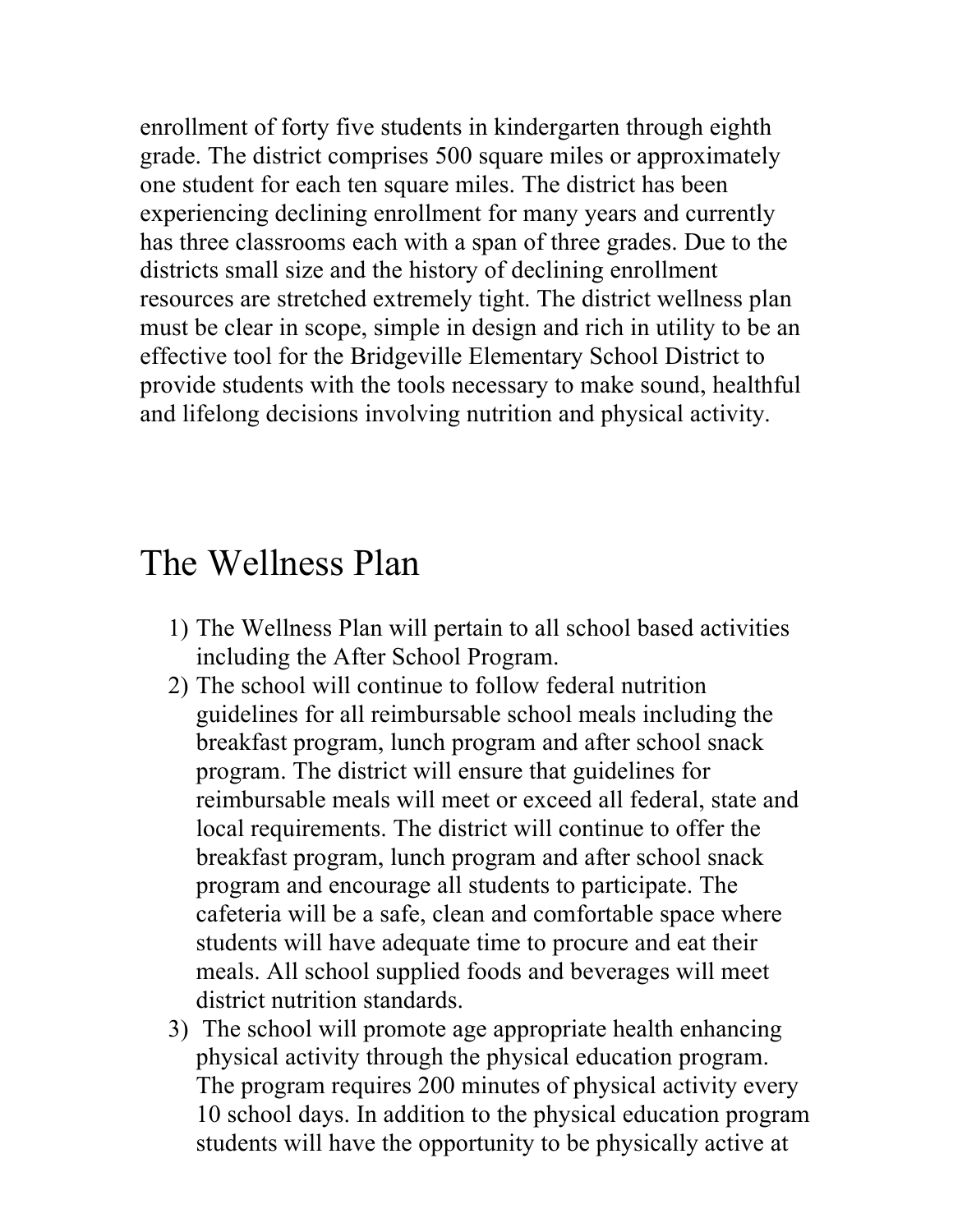morning recess, lunch recess and in the After School Program. To generate interest in physical fitness we will continue Field Day each fall and spring. This activity allows students to assess their progress at various physical activities over time. Some of these activities are jumping rope, distance run, pull-ups, rope climb and sit and reach. Field Day also includes testing activities required annually by the state of California. Students will be encouraged to not only be physically active at school but also at home. Notes home will provide parents with information regarding appropriate and healthful levels of physical activity at home. In addition to physical activities during the school day the school will continue to support the athletic program, provide students in the after school program with appropriate health enhancing physical activity and promote extracurricular physical activities such as square dancing and swimming. Teachers will be provided with appropriate materials and professional development opportunities to keep the physical education program up to date with current curricula, standards and research.

4) In conjunction with the physical education program the district will provide age appropriate nutrition, health and physical fitness education. The aim of this education will be to make students aware of the nutritional content of the foods and beverages they eat and drink, the long term consequences of consuming nutritious versus non-nutritious foods and beverages, the relationship between health, physical fitness, obesity and personal choices regarding nutrition. Sweets and desserts are frequent choices at meal and other times in most homes and dining establishments and are a part of the American culture. Nutrition education will stress that there is nothing wrong with eating desserts and sweets as long as they are incorporated into a nutritionally balanced diet. It is not a matter of whether an individual consumes these foods but how much and how often these foods are consumed and whether sweets and desserts are incorporated into a nutritionally balanced diet. In addition students will be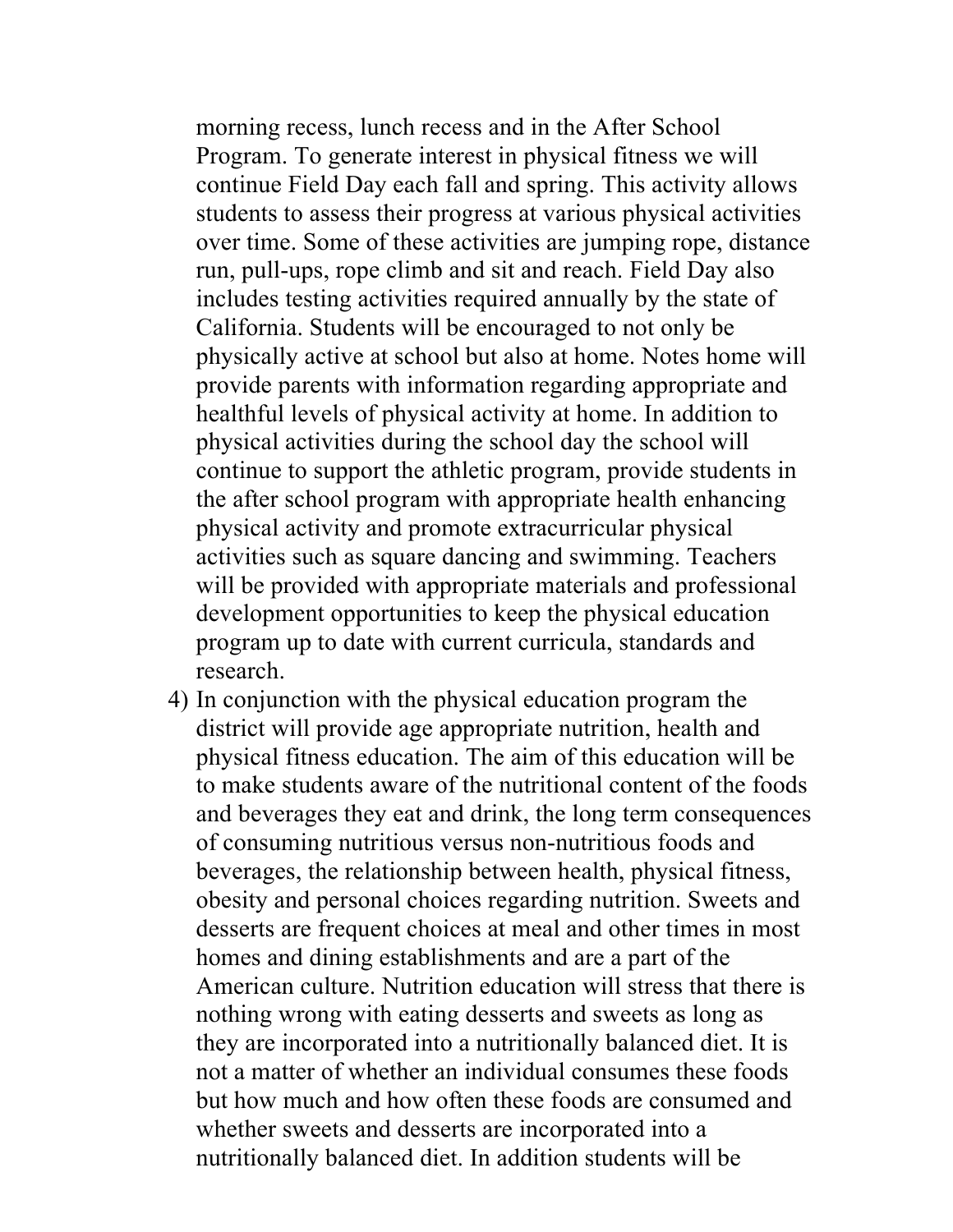instructed in appropriate caloric intake and how caloric intake is related to portion size and how both are related to obesity. The education provided will foster sound lifelong habits that will result in a healthy life style. Notes home will provide parents with information regarding age appropriate nutritional requirements to promote health and physical fitness. Age appropriate curricula will be obtained to provide nutrition, health and physical fitness education to students. Sources of curricula will include but not be limited to the Dairy Council, the Food Pyramid and the California Department of Education's Physical Education Content Standards and Health Framework. Teachers will be provided with appropriate materials and professional development opportunities to implement the nutrition education program.

5) In addition to the district's breakfast, lunch and snack program the district will require any school provided food available on school grounds to be nutritionally balanced, meet district nutrition standards and be appropriate to the caloric requirements of the students involved. Nutritionally balanced means a generally accepted nutritionally appropriate combination of proteins, complex carbohydrates and fats for the caloric value of the food or beverage in question. Auxiliary groups will be strongly encouraged to procure foods and beverages meeting district nutritional standards when using foods and beverages in fund raising events. Through notes and letters home the district will encourage parents bringing foods and beverages to school for celebrations, parties or other reasons to provide nutritionally balanced foods and beverages such as home baked goods with complex carbohydrates and fruit juices. The school will discourage parents from providing carbohydrate laden foods and beverages with little nutritional content. Notes and letters home will include information relating nutrition, health and obesity. The school will discourage the use of food as a reward and encourage other forms of rewards such as playing a favorite game, a fun physical activity break or reading a favorite book.